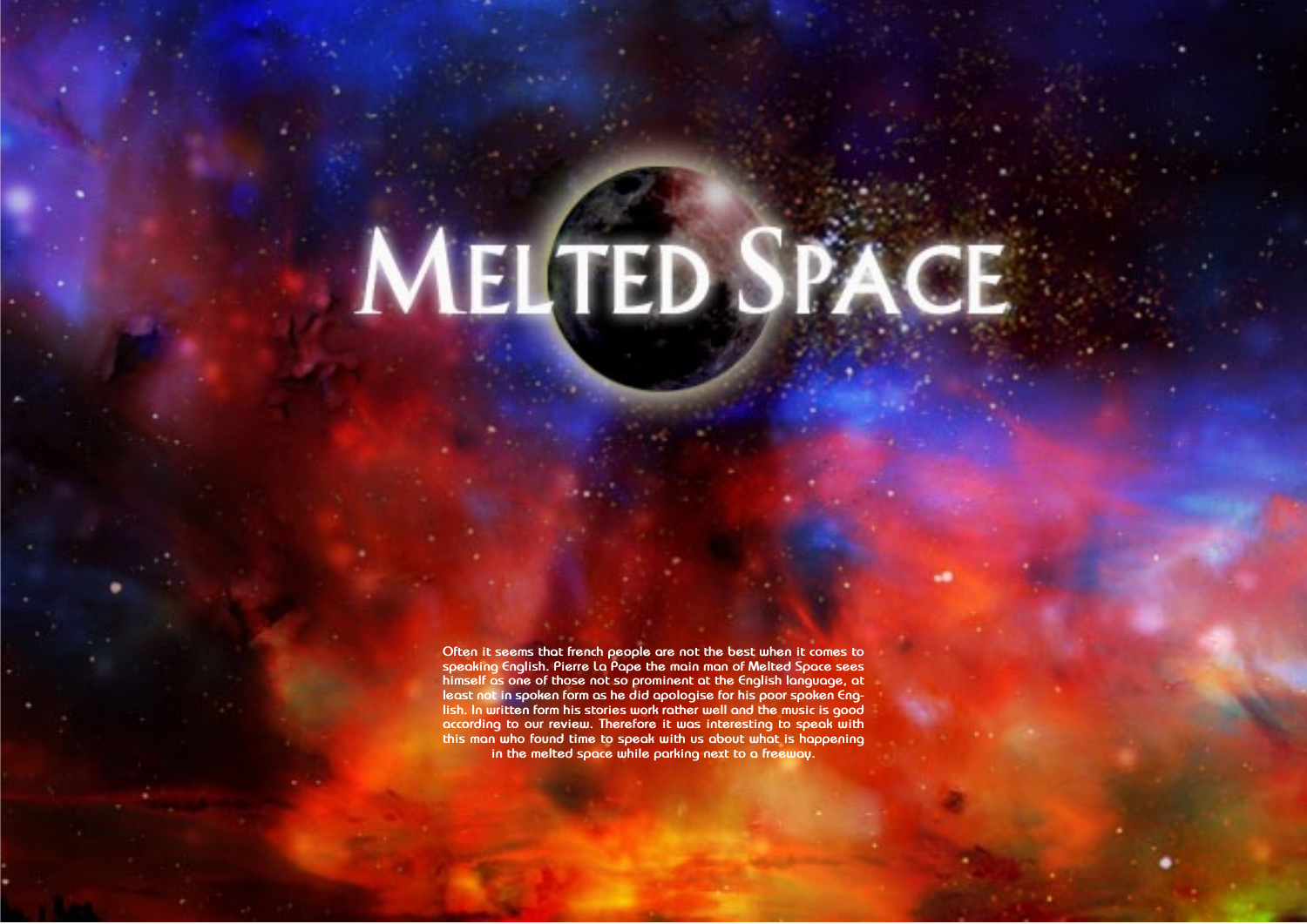written by: daniel källmalm photos: pierre le pape by wilfried haillot, the rest press photos with no credits attached published on 2013-08-24

So what is happening in the melted space world? A new EP called "Between" has seen the light of day a while ago and the work of a new album is in its infancy. But let us forego that information for a while as I doubt that many of you knows this band so let us present Melted Space. It was a personal project by Le Pape that was created in 2007 as something of a school project where he could work on his production and composition.

- First I composed one song with several voices and four years later I had completed the album.

- I released a first album, an instrumental one that was a home production that was only released for my family and for my friends.

Then about two years after that the Melted Space opera was founded, it was a long project from the first stroke of the pen until the album finally saw the light of day in 2012.

An album called "From the Past", a real opera with thirty musicians helping Pierre. A big project for one man, especially one with apparently little experience in the business. It worked out fine and now the small album "Between" is out. One might think that metal operas are mainly for crazy German guys and dutch gentlemen, so why does a french guy try his hand on such a complex venture?

- It came naturally because it was that musical form that I had in my head and I wanted to create real emotive and really massive project. Like a movie, with many characters so the opera was the only musical form for me. I also have a classical education and



knew operas like Don Juan by Mozart or the Wagner ones and as I am also a fan of Ayreon and him to work on this second effort, Avantasia I knew that it already exists in metal so I created mine.

But of course there are challenges working with so many people, one of which is time required as it is not something that comes easily with all people involved and their schedules. Pierre not difficult to do. There is a lot

says that the experience from the first album has made it easier for then he managed about thirty people so he thinks he knows how to manage it better nowadays.

- It is not very difficult but it takes a long time because of the schedules for all those people it can be difficult to plan it but it is I had to work over a year with was taken until it was all finished. But last time it was four years so now it is faster.

## **Between**

ween" features prominent guests

of waiting involved. For example and Ashmedi of Melechesh as "Between" from the first contacts known guests. "Between" is what well as some other not so well the name indicates, an interlude between the debut album and the next album. It tells a story in the established Melted Space world.

The most recent project "Bet-and Remus the founders of rome like Liv Kristine of Leave's Eyes story in the melted space where - The story is about Romulus and they talk about the human

they can live as brothers and so one. At the same time there is Liv Kristine who is She-Wolf, she speaks with Janus the two-faced god who wants to make her a true god. I will detail the true god concept in the next album.

Pierre explains that the stories on "Between" are short stories to develop this world of the Melted Space and also develop the interactions between the characters of the story. It builds background for the main story.

For making such interaction you also needs actors to play the roles of the characters, such as said Liv Kristine and Ashmedi who are the major names present on "Between". But how to select these characters? Pierre explains that it begins at the idea stage where he gets the idea on how the role should be presented.

- Then when writing the story and composing the music this idea is growing and then finally I know who I want to sing it.

And as most of the singers are friends of Pierre he doesn't have too much trouble getting them to join his little operatic quest.

- I played with many of them in bands or have met them on stage. On Liv Kristine and Ashmedi, I am a great fan of theirs. I asked Liv and we met up when she came to Paris last year with Leave's Eyes and we had an hour backstage where we talked about the project and her character as well as how to plan the recordings. I came to the Mastersound studio last december and it was an amazing day for me because as a fan I saw her singing my songs and it was absolutely great.

Ashmedi was contacted by Pierre's publisher and he was quick to accept due to him liking the song and they subsequently had discussions on how to mix his voice and some other ideas of his and according to Pierre it turned out well and he also states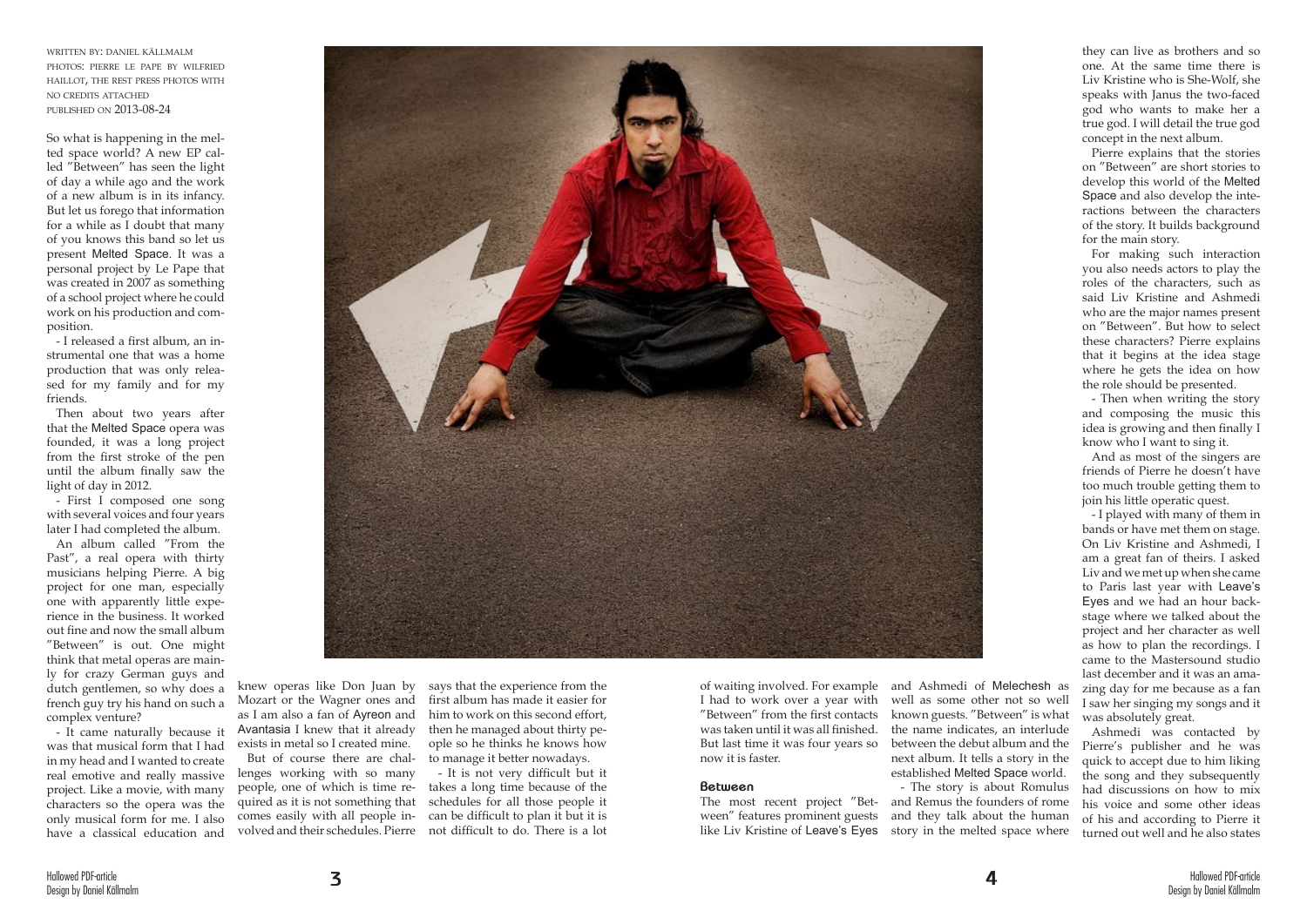that he found it amazing to work you can listen to them more sepa-

could say it was written for her. ly short playing time. The material for Ashmedi was - I think that people who hear not written specifically for him it will discover Melted Space, peted that bill perfectly.

with my music. And from the first be able to do in the near future. demos to the final result there is a big gain and it turned out better than it was in my head.

## **More Between**

ned out to be better than he could have expected and that is accor- something shorter and lighter. ding to his reckonings down to the qualities of the producer Axel Wursthorn whom he describes as a good guy.

Pierre explains that he is very happy with the result, especially the voices. He thinks Ashmedi, any predictions. Liv Kristine and the other voca lists did an excellent job on this mini album. But it was not only the vocals, also the acoustic songs was something he really liked.

- He knows where I want to go the works, something he hopes to So, what about the future? Accor ding to Pierre a new album is in

working with the guitarist who did it, a nice surprise for me.

but could have been as Pierre ople who already know Melted explains that he wanted a singer Space will not be disappointed with diversity to be able to sing and the new ones will probably different voices and Ashmedi fit- want to discover the other stuff Pierre says that "Between" tur- Past" took a lot of energy and a as well. I am also happy with it because it is something that I wanted to do because "From the lot of time so I wanted to make

focus on the songs rather than on space, like a movie. the album as a whole.

with Ashmedi and Liv Kristine. The rately which is not really possible But what about the songs? are with "From the Past" that you they tailored to fit the singer? Ac - must hear from beginning to end. cording to Pierre it is a bit of both, Pierre thinks that "Between" the material for Liv Kristine was can be a good introduction to written with her in mind so you Melted Space because of the fair-

- I rediscovered my own songs a lot of thinking to go through be - Even though he doesn't know when, Pierre has already contac ted some singers about the new project so he explains that he is thinking about it but that he has fore turning ideas into a story.

Compared with the album be - starting to compose and then I fore, there is a big evolution for have to talk with many people "Between". This time, Pierre ex - like singers, musicians as well as plains that he had the opportu - my producer. There is quite a bit nity to try some new things and of work before. I have a few ideas ways to write in difference to ta- but I don't know the songs and king his time on the debut. This that yet but I can tell you that it led to more direct songs and more will be a real story in the melted - I have to think a lot before

## **New album & touring**

- This is more direct, I wrote Space lies something different, real songs because on "From the something other than a new al - Past" I wrote some songs in a big bum. Pierre will take the project opera. On "Between" the songs out on tour, an exciting prospect are not as connected together so considering how well Star One In the nearer future for Melted

- I would like to compose it in the coming months but I have a lot of work with tours and my other bands as well. So I don't know when, it is too far to make

Liv Kristine - promo photo 2011